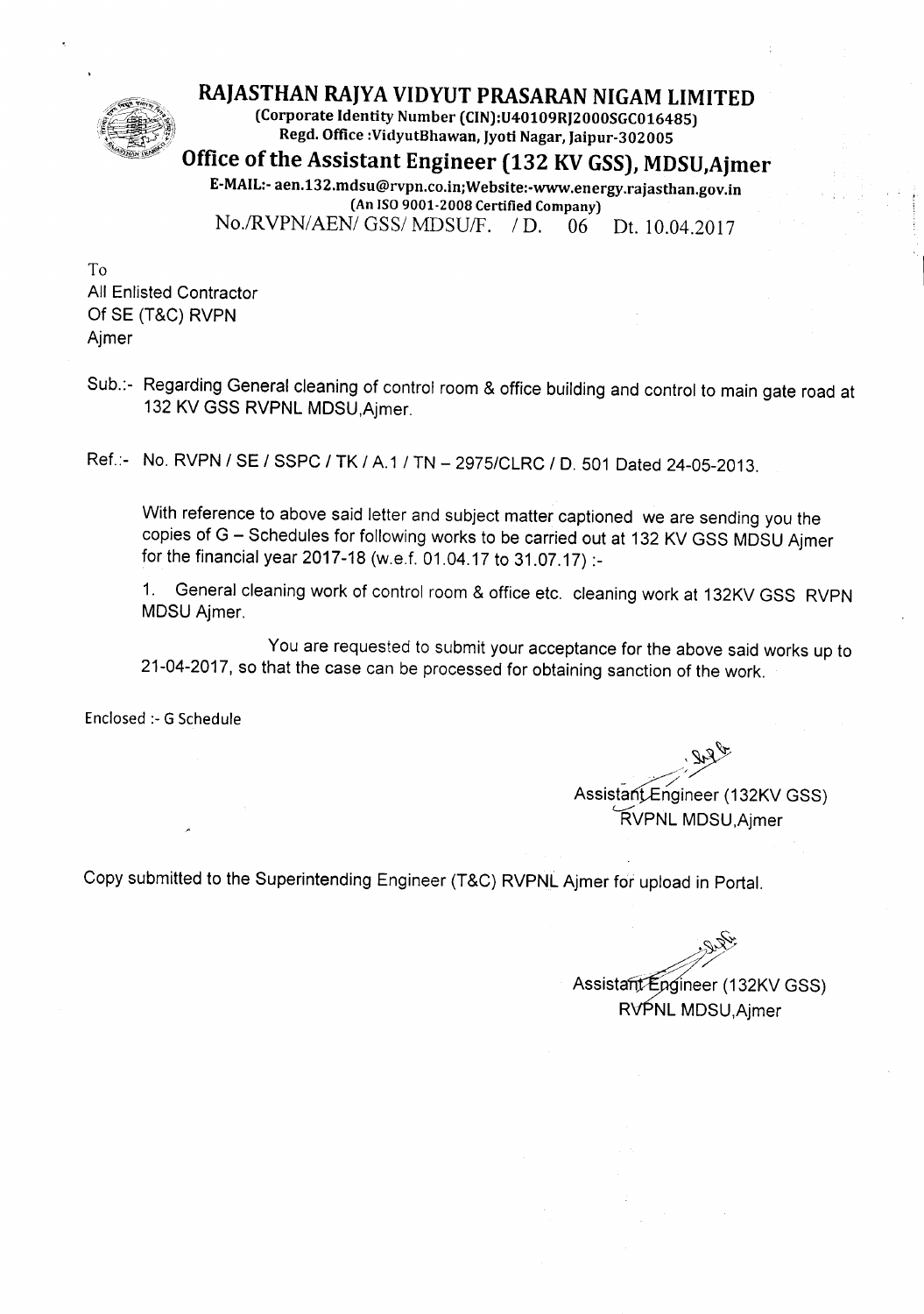RAJASTHAN RAJYA VIDHUT PRASARAN NIGAM LIMITED (Corporate Identity Number (CIN): U40109RJ2000SGC016485) Regd. Office: Vidhut Bhawan, Jyoti Nagar, Janpath, Jaipur-302005 (An ISO 9001 :2008 Certified Company) Assistant Engineer (132 KV GSS) RVPNL MDSU, Ajmer E-Mail ld: aen.132.MDSU @rvpn.co.in, Tel. No. 0145-2787542, Website: www.rvpn.co.in

No. RVPN *IAEN* 1132 KV *GSS/MDSU/worksl* F.INIT-Ol(2017-18)1 D. 06 Dated 10.04.2017

# NOTICE INVITING TENDERS

Specification : RVPN/AEN/132KVGSS/MDSU/works/F. /NIT-01 (2017-18) Dated 10.04.2017

Name of the work : General cleaning work at Control room, PLCC room, Rest Room and associated area at 132 KV GSS MDSUAjmer for the financial year 2017-18.

Due date for submission: of Tender

up to 2.30 PM on 21.04.2017

Date of opening of Tender: at 3.00 PM on 21.04.2017

Validity Period offer : 90 days

Completion period  $31.07.2017$ 

Estimated Cost : Rs.21645.00 /-

Earnest Money **Rs.** 433/-

~ Assistant-Engineer (132 KV GSS) RVPNL MDSU Ajmer

G-Schedule along with NIT details displayed at Notice Board 132 KV GSS MDSU,Ajmer.

Assistant Engineer (132 KV GSS) RVPNL MDSU Ajmer